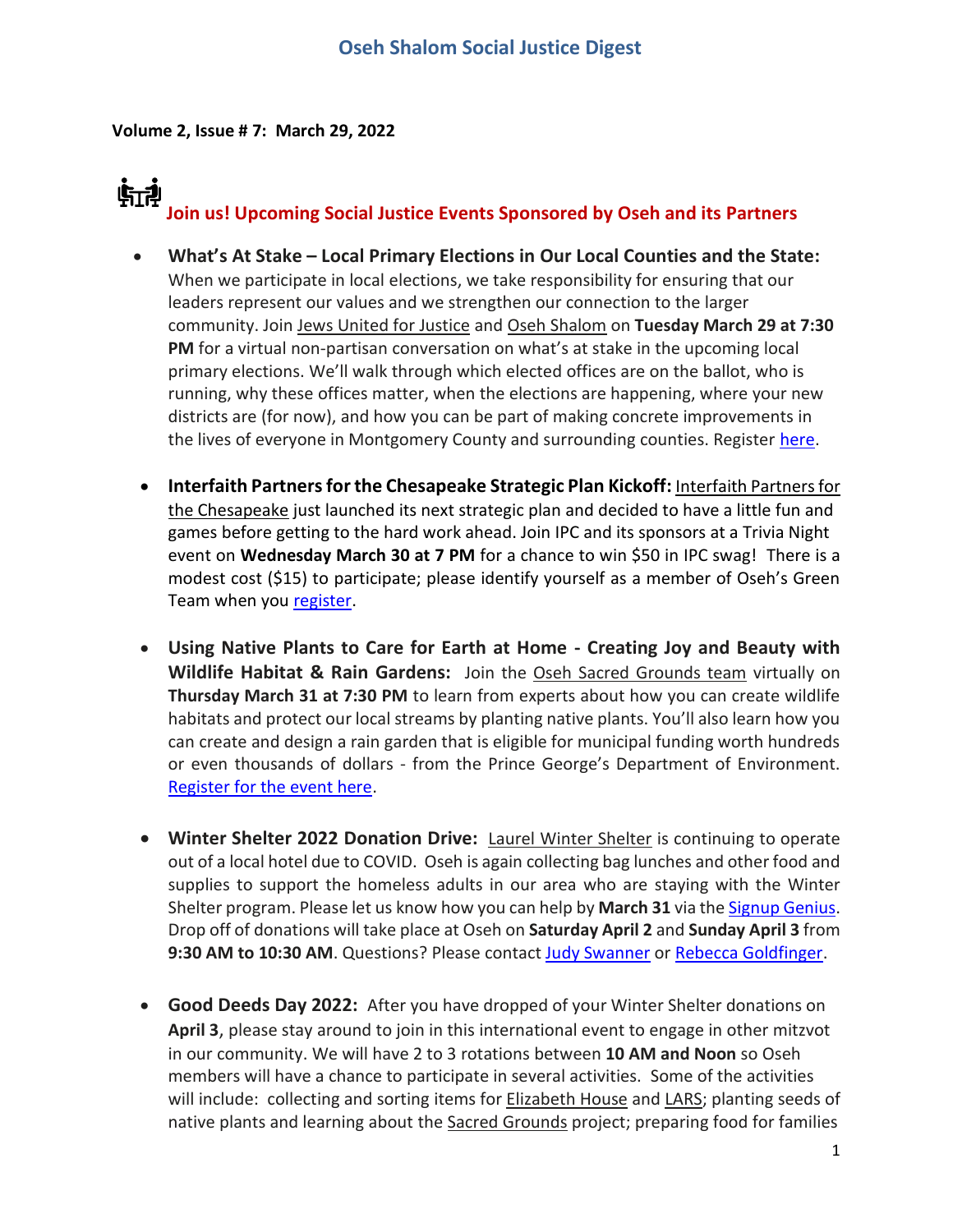residing at the Grassroots shelter program (Please contact [Kelly Benton-Klein](mailto:ksk4you@aol.com) for more detail on the Grassroots activity). Please look for the Sign-Up Genius this week.

- **Ceremony to Observe Yahrzeit for Dr. Martin Luther King, Jr.:** Join the Poor People's Campaign at Freedom Plaza (13<sup>th</sup> and Pennsylvania Avenue NW) in Washington, DC on **Monday April 4 at 11:15 AM**. PPC and other racial justice advocates will observe yahrzeit for Dr. King, and then march toward the West Front of the Capitol for a rally. Freedom Plaza will be the kick-off point for the Moral March on Washington and to the Polls, which will take place on June 18.
- **Rally to Pass Social Justice Legislation:** Join the Maryland Poor People's Campaign, Jews United for Justice, CASA, and others as we rally at Lawyer's Mall in Annapolis on **Tuesday April 5 beginning at 9 AM** to urge the Maryland General Assembly to pass critical social justice legislation. The rally is during the last week of the Maryland General Assembly 2022 session, so this is our last chance to get bills passed this year! Bring supplies to make a poster if you'd like, an umbrella in case of rain, and a mask! You can also check out the latest MD PPC Policy Report [here.](https://www.poorpeoplescampaign.org/action/md-ppc-policy-wg-report-3-28-22/?link_id=9&can_id=6aab24cfe0110739a192b62183e41ec3&source=email-md-ppc-weekly-update-69&email_referrer=email_1488617&email_subject=md-ppc-weekly-update)
- **April Braver Angels Book Club:** The next Braver Angels Book Club will meet on **Wednesday April 6 at 8 PM** to discuss "The Forgotten Americans", by economist Isabel Sawhill. Following BA's We the People's forum that evening on the topic of the class divide, participants will participate in a moderated discussion about Sawhill's ideas for improving access to economic opportunity among all working-class Americans. Register [for the discussion here.](https://www.eventbrite.com/e/book-discussion-the-forgotten-americans-ba-national-library-registration-292717484877)
- **Guided Nature Hike Through the Howard County Conservancy:** The Men's Club and Sacred Grounds team invite you to a guided hike on Sunday April 10 from 10 AM to 1 PM. The hike will be led by local author and naturalist Ned Tilman, who will take our group through the [Howard County Conservancy,](https://oseh-shalom.us12.list-manage.com/track/click?u=b2e43349ac435e46492a3259d&id=5ce92f6c3c&e=38c5d78226) visiting a half a dozen ecosystems. The hike will be followed by a BYOB lunch presentation and discussion on [things we can do to](https://oseh-shalom.us12.list-manage.com/track/click?u=b2e43349ac435e46492a3259d&id=460d1c6459&e=38c5d78226)  [have a positive impact on climate change](https://oseh-shalom.us12.list-manage.com/track/click?u=b2e43349ac435e46492a3259d&id=460d1c6459&e=38c5d78226). The cost is \$7 per person or \$25 per family. This program is great for ages 6 and up and will go on rain or shine since the lunch area is covered. Please sign up using this **ShulCloud form**.



### **Food for Thought: Get informed on Trending Social Justice Topics**

- **In case you missed it:** The Taking Nature Black/U.S. Forest Service's Urban and Community Forestry Faith-Based Roundtable was held on February 11. You can view a recording and download the resource guide [here.](https://anshome.org/taking-nature-black/?blm_aid=252893185)
- **Explore the role of the fossil fuel industry in our current crisis:** When we joined together to celebrate Purim, we used groggers and other noise makers to drown out the